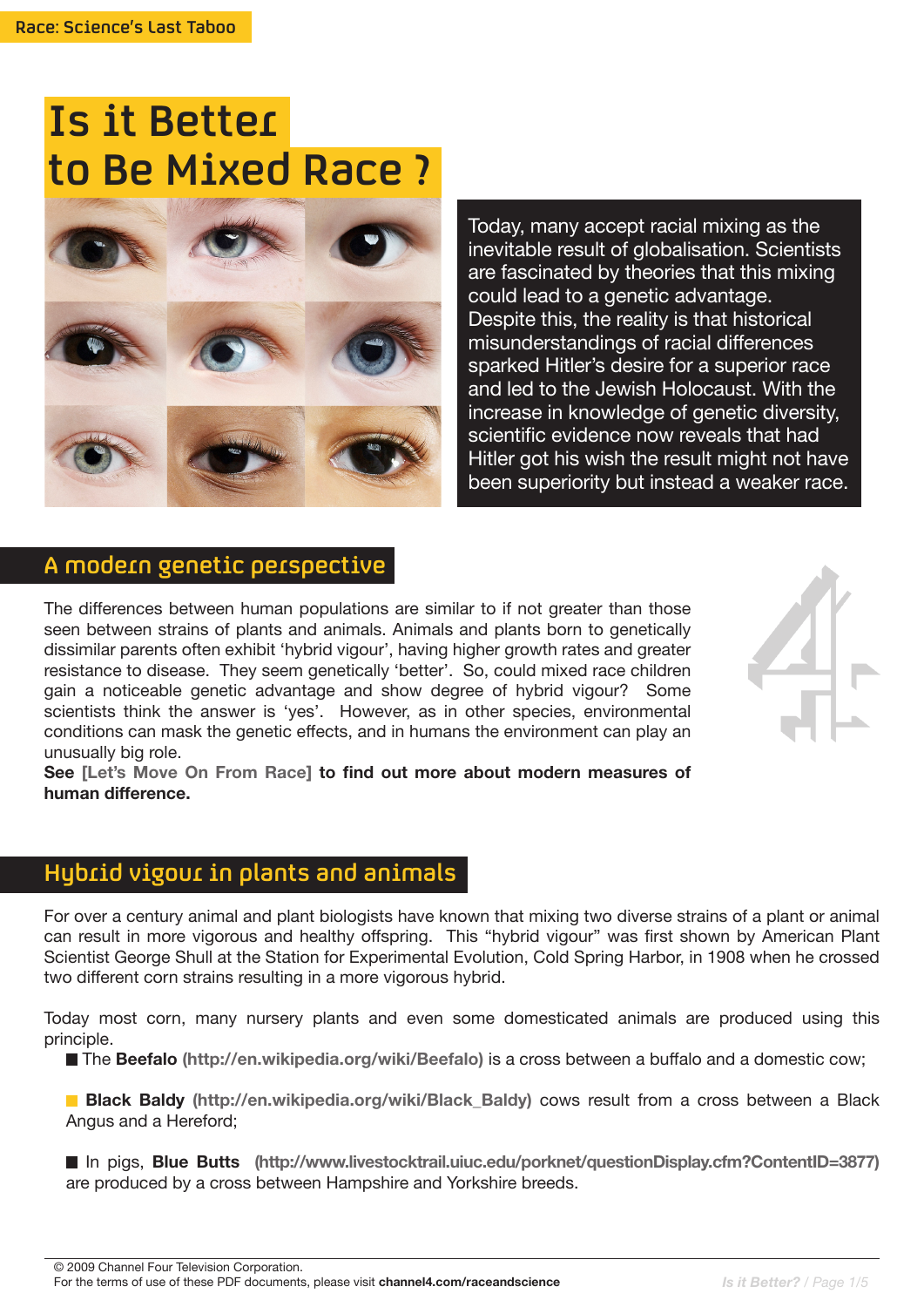The hybrid offspring are called the first filial or "F1" generation, hence the term gardeners are familiar with when buying seed; 'F1 hybrid'. To produce F1 hybrids, the farmer crosses two pure-bred parent strains. Often, these parent stocks are relatively small populations and hence are genetically rather uniform. For this reason, the hybrid offspring tend not only to be more vigorous than their parents, but are also relatively uniform in appearance, a second desirable trait.

#### How far does hybrid vigour extend?

Hybrid vigour represents just one point on a spectrum of how related two parents are. At one end of the spectrum is inbreeding, where the parents are closely related. This tends to produce very unfit offspring, many of which die young. Better is to choose an unrelated partner. When the partner is not only unrelated but comes from a different population, this is like being 'super-unrelated' and can lead to hybrid vigour. However, there must be an end-point where the parents are too different. Most obviously this end-points comes when the parents are so unrelated they are actually different species. Thus, when a donkey and a horse mate the offspring are called mules. Mules are interesting because they show some elements of hybrid vigour, being strong and hard-working, but they are also infertile. Infertility is often the first problem to appear when hybrid vigour goes too far.

Why are mules infertile? Within each species, genes evolve to work together in harmony. When two species mate, the offspring will inherit a mixture of genes. This is a bit like trying to build a new car using the parts from two scrapped cars. If the two scrapped cars are related, being from the same manufacturer, you can probably make something that looks OK and maybe runs, even if some bits don't work. If the two parent cars are even less related, from different manufacturers, chances are that few of the parts will fit and nothing will work.



## What is the basis of 'hybrid vigour'?

There are two main components of hybrid vigour, referred to as 'outbreeding' and 'heterozygote advantage'. To understand these concepts we need to know how the genetic code is stored. DNA, the molecule that codes the blueprint for life, is stored in every cell in manageable chunks called chromosomes, like chapters in a book. Chromosomes generally come in pairs, one inherited from the mother and one from the father. Humans have 23 pairs containing about 30,000 genes. Only the sex chromosomes break the 'pairs' rule, women having two 'X' chromosomes and men one 'X' and one 'Y.

Carrying genes in pairs brings several advantages. First, occasional genetic mutations may cause one copy to malfunction. In most cases, having one broken copy is no problem because the good copy can compensate fine; the pairs act as a back-up system. A second benefit of having paired genes can be thought of as having the 'best of both worlds'. If you carry two copies of a gene that differ slightly in how they work, it is a bit like having an extra channel on your TV set: you don't have to watch it but there may be times when the extra channel comes in handy. It gives you extra flexibility. An individual who has two identical copies of a gene (good or bad) is called a homozygote, while someone who has two copies that differ is called a 'heterozygote'.

#### The benefit of outbreeding

Everyone carries a few copies of genes that are broken or malfunctioning, but the effects of these are normally minimal due to the back-up system. Only when a child inherits two broken copies of the same gene does a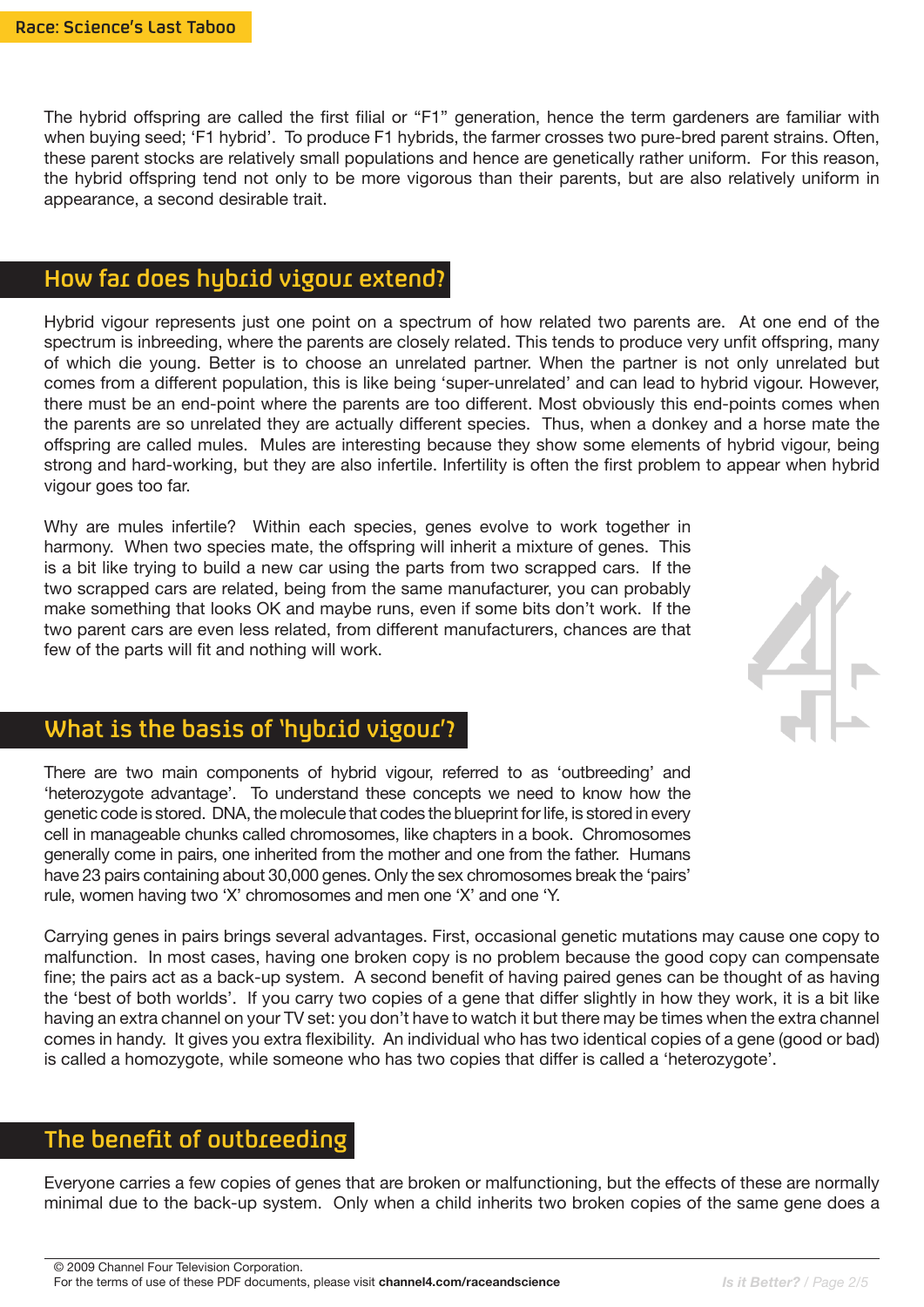problem arise. What happens then depends on the gene and the way it is broken. In the worst cases, the child will develop a disease that eventually kills him or her. Examples of such nasty diseases are Tay Sachs and Cystic Fibrosis. Other problems are less severe. For example, they may simply make a child suffer more when they get a cold.

Broken genes are usually rare, so to inherit two broken copies of the same gene is unlucky. However, the chances increase considerably if your parents are related. This is because the more related your parents are, the greater is the chance that any particular pair of genes inherited by their child is identical 'by descent'; both copies can be traced back to the same single copy in, say, a great grandparent. With more genes that are identical by descent, a child will have more genes where both copies are broken.

If inbreeding is bad, outbreeding, marrying an extremely unrelated partner, should be good for the same reason. With a less related partner, the number of genes in your children that are identical by descent is reduced, and with it the chance that a gene has two broken copies. It is not that your children will inherit fewer broken copies in total, just that every broken copy has a much better chance of finding itself partnered with a good copy.

#### The benefits of heterozygous advantage

Outbreeding can be thought of as avoiding the bad effects of having two broken copies of the same gene. Heterozygous advantage deals with the extra flexibility one may get from having two good, but slightly different copies of the same gene. It is a bit like having one thin summer coat and one warm winter coat; this is often better than having two identical coats of a type that is neither cool enough in summer nor warm enough in winter. A more concrete example might be the immune genes, the genes we use to fight disease. Immune genes tend to be very variable. In a population there will be many different copies of each gene, each one tailored to fighting one particular disease or disease strain. Here, having two different copies will protect against two different diseases and make for a healthier person.



#### Is there hybrid vigour in humans?

So, what happens when people from different human populations marry - is this likely to bring the benefits discussed above? Yes, it probably will, says Amos, both by reducing the number of gene-pairs that are broken and by increasing the number that are 'both-good-but-different'. Combined, the result should be, on average, children who are genetically healthy, for example, who are less likely to catch 'flu or who live a little bit longer. However, the size of this effect is extremely difficult to measure because so much of a human's fate is due to the environment: having good genes won't stop you getting run over by a drunken motorist!

#### The Future

**In the 21st Century, as more and more populations move and mix with each other, scientists predict that genetic heterozygosity will increase. However, it won't increase indefinitely, but should reach a peak and then either stabilise or decrease depending on how future generations choose to live.**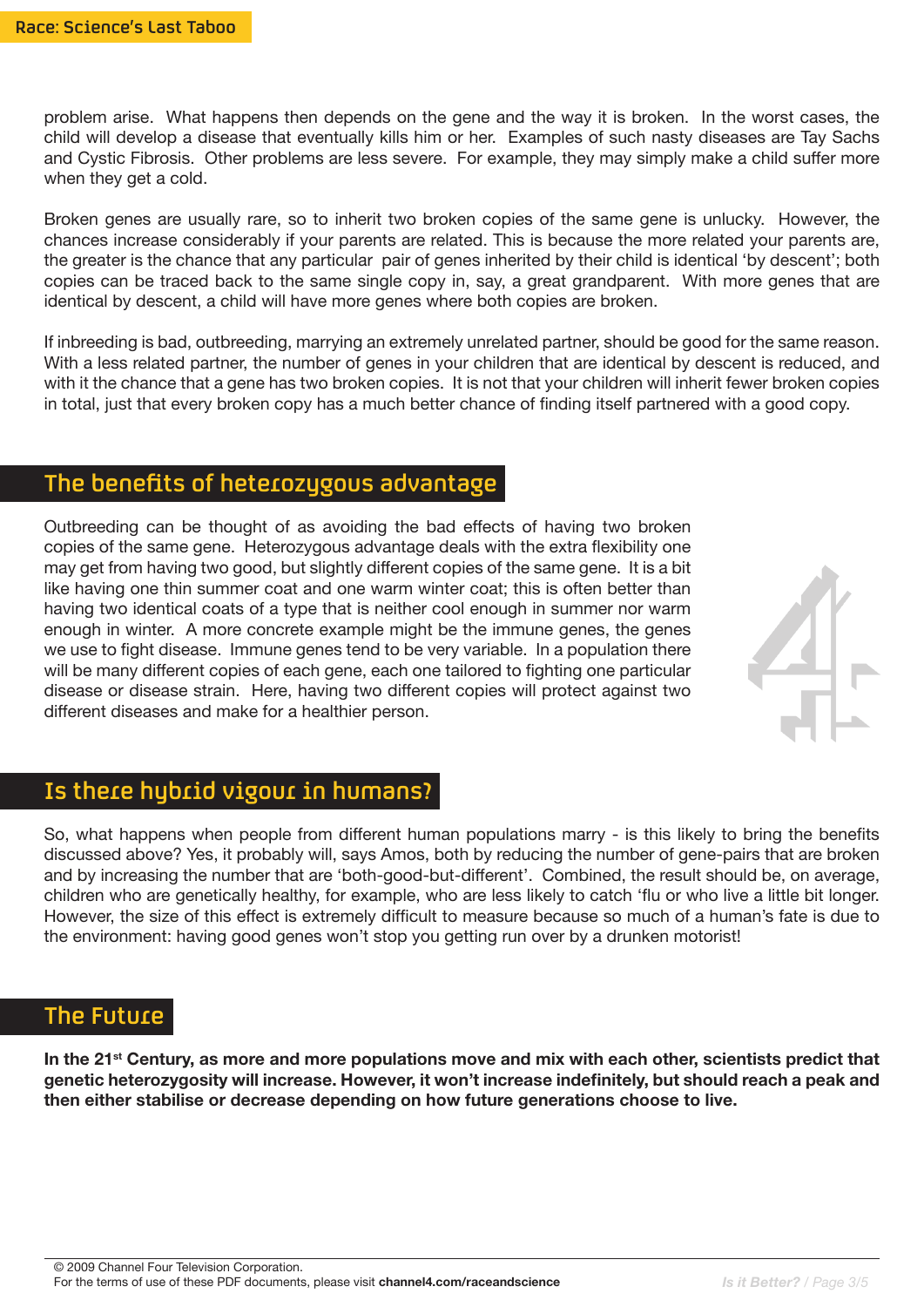## Racial Mixing: A History

## Racial Mixing in the UK

In Britain after World War I a surplus of women and an influx of men from the colonies led to many mixed race couplings and increased concerns about miscegenation. By World War II any form of intimate relationship between a white woman and non-white man was considered unacceptable. In 1958, 71 per cent of Britons in a Gallup pole strongly disapproved of interracial mixing.

By 1980, 27 per cent of Britons still objected to mixed-race marriage, even among close relatives. The pop band Madness's song *You're an Embarrassment* takes it's theme from the saxophonist's sister's mixed race pregnancy. The lyrics describe the unfolding turmoil as uncles, aunts, mum and dad react.

*'Our uncle he don't wanna know he says, We are a disgrace to the human race he says, How can you show your face, When you're a disgrace to the human race? No commitment, you're an embarrassment, Yes, an embarrassment, a living endorsement'.*

By 2000, the UK had the highest number of inter-racial couples in the world and the following year the UK added 'mixed race' to the census - 1.4% of the population respond. Birth records for the UK show that at least 3.5% of newborn babies are mixed race and today mixed race is the fastest growing demographic predicted to become Britain's largest ethnic group by 2020.

# Racial Mixing and the USA

Miscegenation laws against interracial marriage (including living together and having children out of wedlock) were put in place in the US during the colonial era and by 1913, 29 states enforced these laws. 22 states had stiff penalties for miscegenation — fines of up to \$2,000 and/or prison terms of up to 10 years.

Eugenicists actively supported the strengthening of old laws and the enactment of new ones: the eugenicistinspired Virginia Integrity Act of 1924 prohibited marriage between a white person and anyone with a trace of blood other than Caucasian. This led to the 'one drop' colloquialism which literally translated meant that anyone with just one drop of African ancestry was categorised as black.

In those days it was the belief that the crossing of such diverse types would lead to an inferior race.

The Virginia Act was finally struck down, along with all other anti-miscegenation laws, in 1967, the year before the assassination of black Civil Rights leader Martin Luther King.

# Racial Mixing in Europe

After the First World War, France occupied the German Rhineland. The French army of occupation included African soldiers from the French colonies. Some of them had children with German women. These children were known as the *Rhineland bastards*. The Nazis thought it was a scandal that White German women had children with Africans from an enemy army and in 1937, 385 of these children were rounded up and sterilised in clinics.